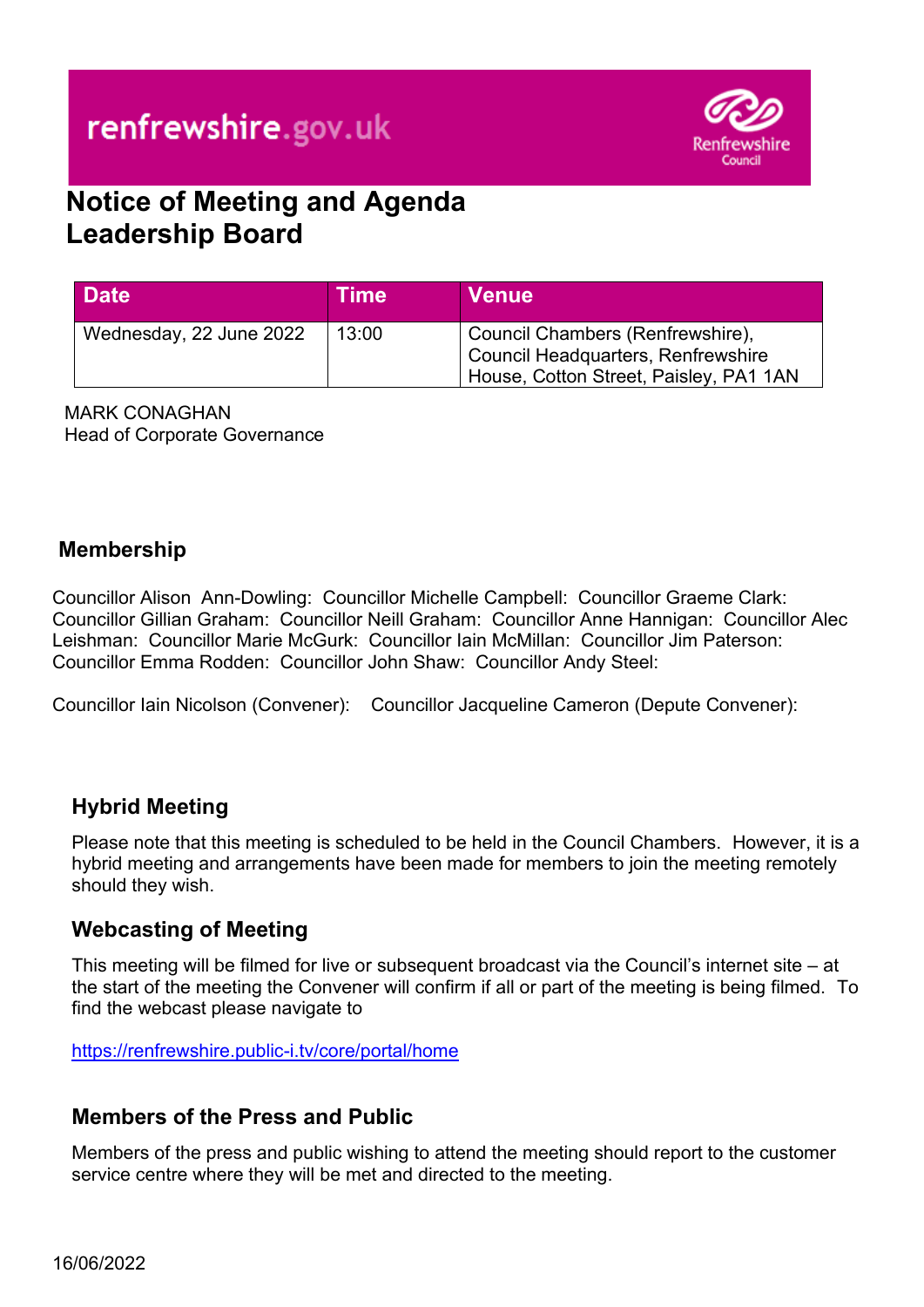# **Apologies**

Apologies from members.

### **Declarations of Interest**

Members are asked to declare an interest in any item(s) on the agenda and to provide a brief explanation of the nature of the interest.